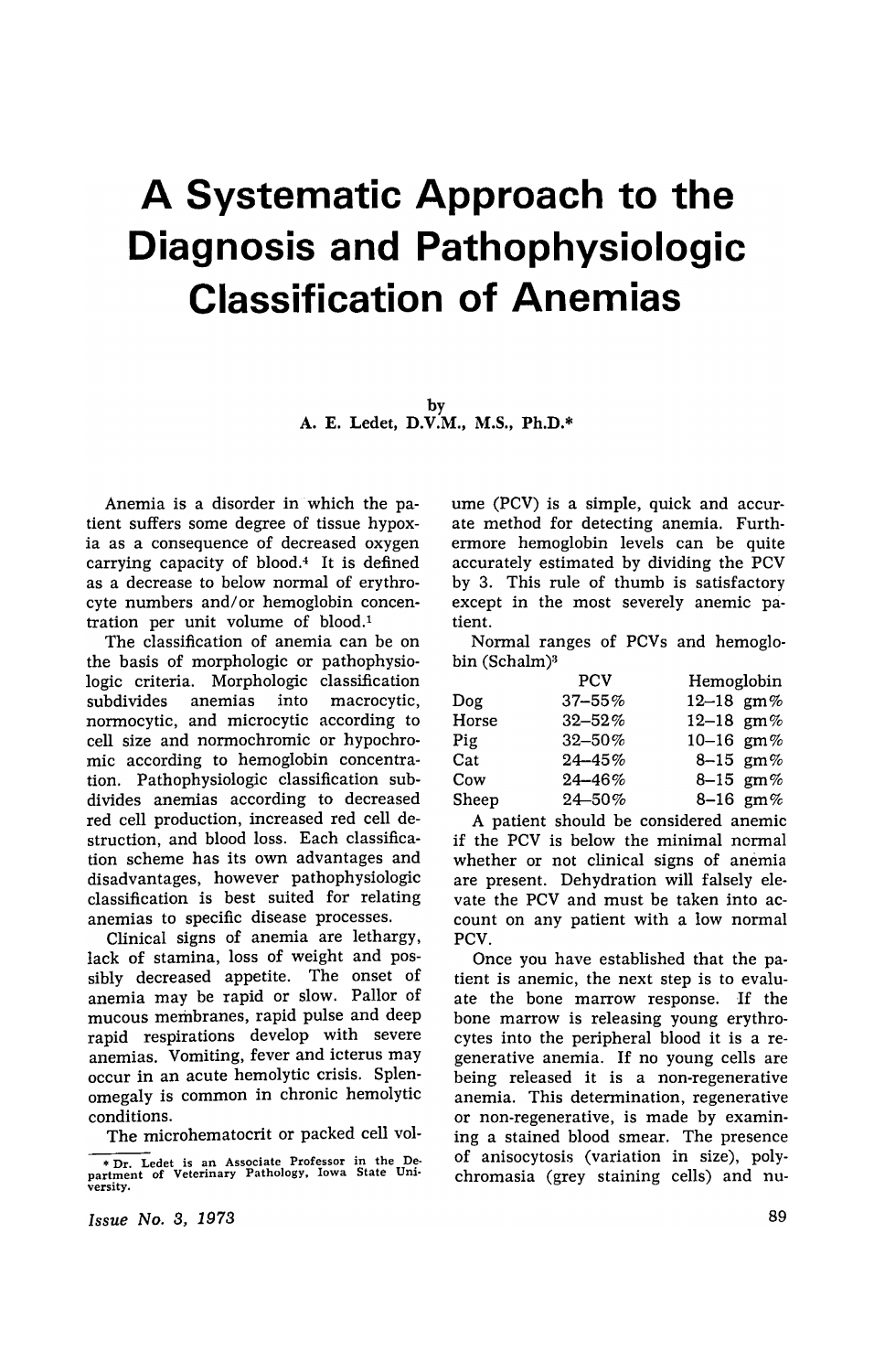cleated red blood cells all indicate a regenerative anemia. The presence of only mature red cells indicates a non-regenerative anemia.

The following scheme should be used for pathophysiologic classification of anemia:

## Schematic Outline of Pathophysiologic Classification2 Anemia

- A. Non-Regenerative
	- I. Depression or Secondary
	- II. Aplastic

III. Acute Blood Loss 1st & 2nd day B. Regenerative

- I. Chronic Blood Loss
- II. Hemolytic Anemia-Intravascular Hemolysis
- III. Hemolytic Anemia-Extravascular Hemolysis

IV. Acute Blood Loss 3rd or 4th day A. Non-regenerative Anemia

Anemia with normal red blood cell morphology as determined by a stained smear of peripheral blood. The horse will have normal red cell morphology even in severe anemias, thus a bone marrow biopsy is required to evaluate equine bone marrow response.

I. Depression or Secondary Anemia Most of the anemias seen in domestic animals are of this type. Clinically, hemoglobin and PCV values are just below the normal range. Clinical signs of anemia are usually vague or absent. The anemia is secondary to some other disease condition. 1£ the primary disease is corrected the bone marrow will be able to overcome the anemia.

The following list of primary diseases which may depress the bone marrow is incomplete but should serve as a guide:

- 1. Chronic nephritis
- 2. Chronic hepatitis
- 3. Chronic pancreatitis
- 4. Chronic parasitism
- 5. Malignant neoplasms
- 6. Chronic mycotic infection
- 7. Chronic suppuration
- 8. Endocrine disorders
- II. Aplastic Anemia

This is a rare condition in domestic animals and requires a bone marrow biopsy for confirmation. It should be suspected when a non-regenerative anemia is present along with persistent below normal numbers of neutrophils and platelets. There is usually a gradual onset of the anemia, no response to therapy and the prognosis is grave.

The etiology of aplastic anemia is seldom determined. Drugs, irradiation, viruses, chronic diseases and malignancy has been suspected.

III. Acute Blood Loss Anemia (1st and 2nd day)

Acute clinical signs of shock caused by decreased blood volume preceed this condition. It is classified as non-regenerative only because the bone marrow has not had sufficient time to respond.

Etiology is severe hemorrhaging following a surgical procedure or accidental trauma.

# B. Regenerative Anemia

Anemia with a bone marrow response as evidenced by the presence of anisocytosis, polychromasia and nucleated erythrocytes in peripheral blood.

-I. Chronic Blood Loss Anemia

This is the second most common anemia of domestic animals. Clinical picture is variable depending upon the duration and rate of blood loss. Anemia develops slowly so that the fluid portion of the blood is replaced and the animal does not suffer from lack of blood volume as in acute blood loss. Clinically there is a regenerative anemia with no evidence of icterus, hyperbilirubinemia, bilirubinuria or hemoglobinuria.

*Iowa State University Veterinarian*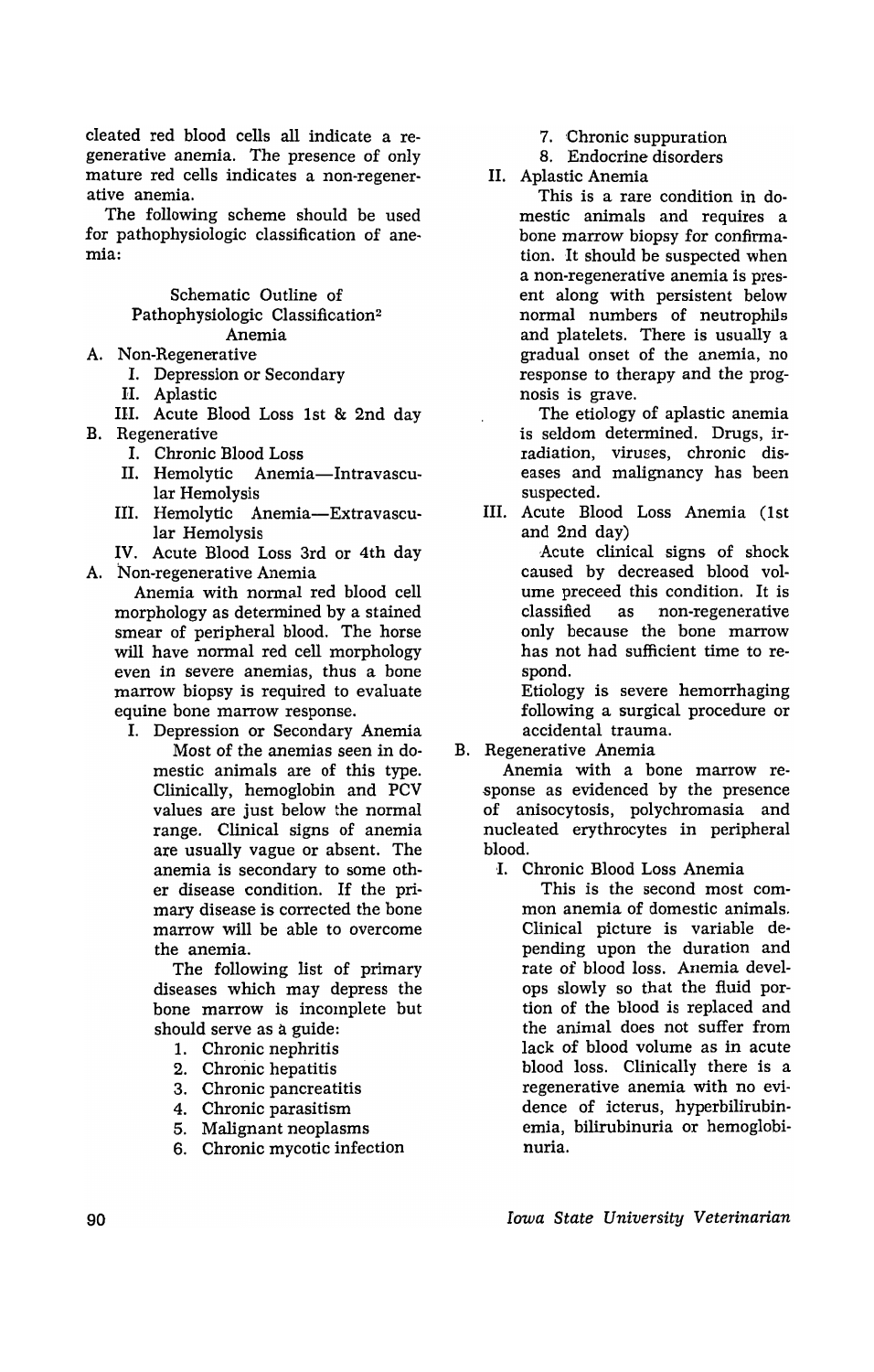Common etiologies are as follows:

- a. Hookworms-Dog, Cat
- b. Strongyles-Horse
- c. Gastrointestinal Nematodes -Sheep, Cattle
- d. Lice-Cattle, Hogs
- e. Fleas-Cat, Dog
- f. Ticks-any animal
- g. Chronic Hemorrhage-any animal
- II. Hemolytic Anemia-Intravascular Hemolysis

This is a regenerative anemia accompanied by icterus, hyperbilirubinemia, hemoglobinemia and hemoglobinuria. Hemoglobinuria may not be obvious on visual inspection, therefore an occult-blood-test should be performed on the urine.

Clinically these animals can have elevated temperatures, neutrophilia with a left shift and may show vomiting and diarrhea. Detection of the causative agent or lesions attributable to the causative agent is essential to confirm a diagnosis.

The following list includes the more common causes of intravascular hemolysis.

- 1. Chronic Copper Poisoning (Sheep, Swine, Calves)
- 2. Phenathiazine Poisoning (Horse, Sheep)
- *3. Leptospira species* (Cattle)
- *4. Babesia canis* (Dog)
- *5. Babesia bigemina* (Texas cattle fever)
- *6. Clostridium hemolyticum*  (Bacillary hemoglobinuria)
- *7. Clostridium perfringens*  type A
- 8. Plants-Kale, Rape (Sheep, Cattle)
- 9. Postparturient hemoglobinuria (Cattle)
- III. Hemolytic Anemia-Extravascular Hemolysis

This is a regenerative anemia accompanied by hyperbilirubinemia, occasionally icterus but no hemoglobinuria. This condition is characterized by a shortened erythrocyte life span due to changes in the cell's surface which cause it to be destroyed by reticuloendothelial cells in the spleen, bone marrow and liver.

The clinical picture may be one of a rapid onset, fever, vomiting and diarrhea. Neutrophilia with a left shift usually correlates with an acute hemolytic crisis and fever. Detection of the causative agent or factor is essential for a confirmed diagnosis.

Common causes of extravascular hemolysis include:

- 1. *Anaplasma marginale-* (Cattle)
- *2. Eperythrozoon suis-* (Swine)
- *3. Hemobartonella felis-* (Cat)
- 4. Equine Infectious Anemia Virus (Horse)
- 5. Autoimmune Hemolytic Anemia (Dog)
- 6. Neonatal Isoerythrolysis
- 7. Blood Transfusion Reaction IV. Acute Blood Loss Anemia (3rd-4th day $+$ )

This is a regenerative anemia following an acute loss of blood. There is a 3 to 4 day delay before a bone marrow response can be detected in the peripheral blood smear.

Clinically this condition and its cause should be obvious.

### *SUMMARY*

A simple workable outline of the most common anemias of domestic animals has been presented. The pathophysiologic approach to the diagnosis of anemia can readily be adapted to either large animal, small animal or mixed practices. Only a minimum of laboratory instrumentation. microscope and microhematocrit centrifuge, are required.

Nutritional anemias were not included

*Issue No.3, 1973*